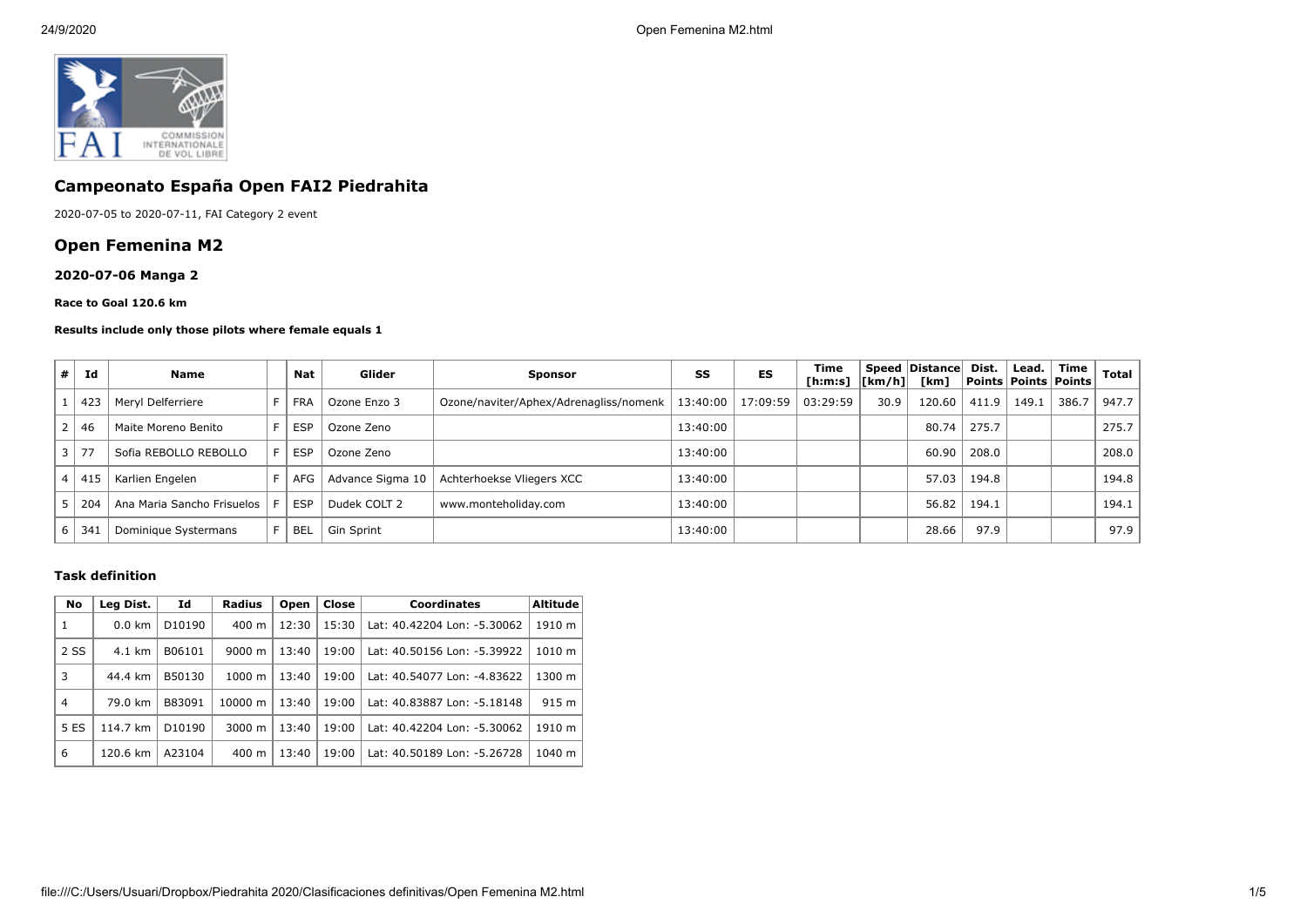24/9/2020 Open Femenina M2.html

**Pilots not yet processed (NYP)**

**Id Name**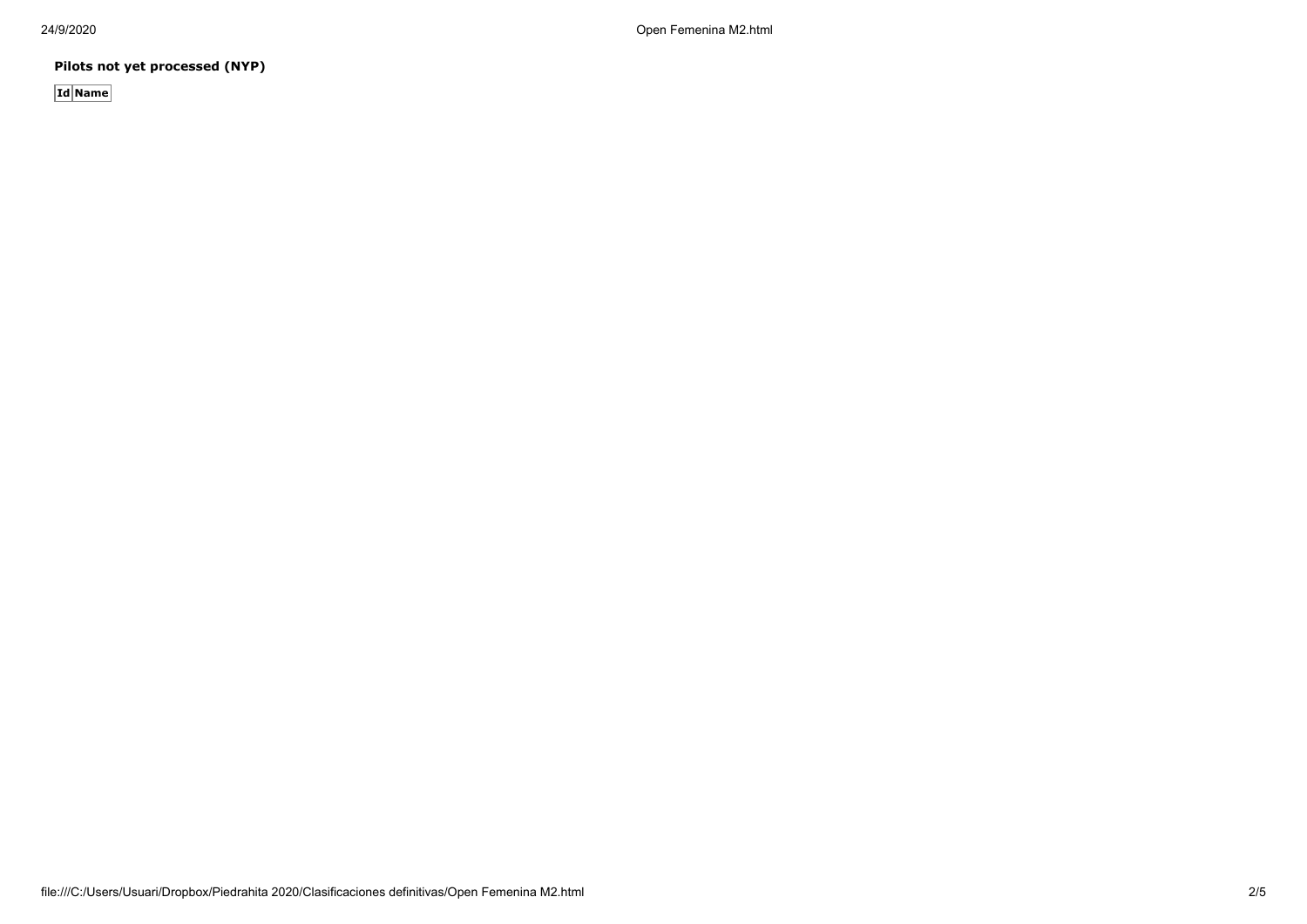### **Task statistics**

| param                           | value                     |
|---------------------------------|---------------------------|
| ss_distance                     | 108.3                     |
| task_distance                   | 120.603                   |
| launch_to_ess_distance          | 114.695                   |
| no_of_pilots_present            | 147                       |
| no_of_pilots_flying             | 147                       |
| no_of_pilots_lo                 | 74                        |
| no_of_pilots_reaching_nom_dist  | 135                       |
| no_of_pilots_reaching_es        | 76                        |
| no_of_pilots_reaching_goal      | 73                        |
| sum_flown_distance              | 13226.174                 |
| best_dist                       | 120.603                   |
| best_time                       | 3.3939                    |
| worst_time                      | 5.1639                    |
| qnh_setting                     | 1013.25                   |
| no_of_pilots_in_competition     | 150                       |
| no_of_pilots_landed_before_stop | 0                         |
| sum_dist_over_min               | 12640.07                  |
| sum real dist over min          | 12640.07                  |
| sum_flown_distances             | 13226.174                 |
| best_real_dist                  | 120.603                   |
| last start time                 | 2020-07-06T13:40:00+02:00 |
| first_start_time                | 2020-07-06T13:40:00+02:00 |
| first_finish_time               | 2020-07-06T17:03:38+02:00 |
| max_time_to_get_time_points     | 5.2361                    |
| goalratio                       | 0.4966                    |
| arrival_weight                  | 0                         |
| departure_weight                | 0                         |
| leading_weight                  | 0.162                     |
| time_weight                     | 0.4261                    |
| distance_weight                 | 0.4119                    |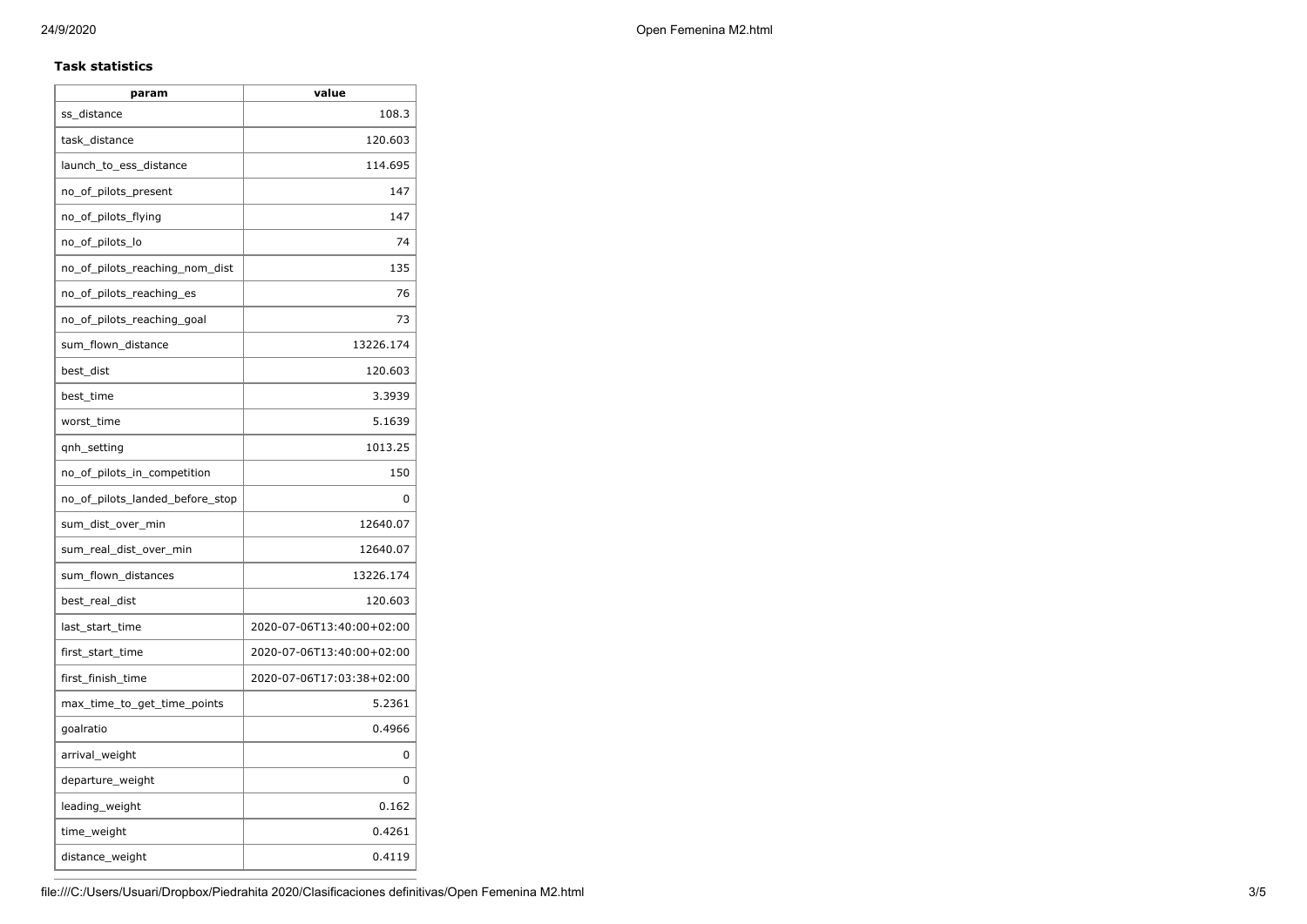| 24/9/2020 | Open Femenina M2.html |
|-----------|-----------------------|
|           |                       |

| param                        | value  |
|------------------------------|--------|
| smallest_leading_coefficient | 2.3139 |
| available_points_distance    | 411.86 |
| available_points_time        | 426.14 |
| available_points_departure   | O      |
| available_points_leading     | 162    |
| available_points_arrival     | O      |
| time_validity                | 1      |
| launch_validity              | 1      |
| distance_validity            | 1      |
| stop_validity                | 1      |
| day_quality                  | 1      |
| ftv_day_validity             | 1      |
| time_points_stop_correction  | O      |

# **Scoring formula settings**

| param                                        | value    |
|----------------------------------------------|----------|
| id                                           | GAP2020  |
| use_distance_points                          | 1        |
| use_time_points                              | 1        |
| use_departure_points                         | $\Omega$ |
| use_leading_points                           | 1        |
| use_arrival_position_points                  | 0        |
| use_arrival_time_points                      | 0        |
| time points if not in goal                   | 0        |
| jump_the_gun_factor                          | $\Omega$ |
| jump_the_gun_max                             | 0        |
| use_1000_points_for_max_day_quality          | $\Omega$ |
| normalize_1000_before_day_quality            | 0        |
| time_validity_based_on_pilot_with_speed_rank | 1        |
| bonus_gr                                     | 2        |
| no_pilots_in_goal_factor                     | 0.8      |
| task_stopped_factor                          | 0.7      |